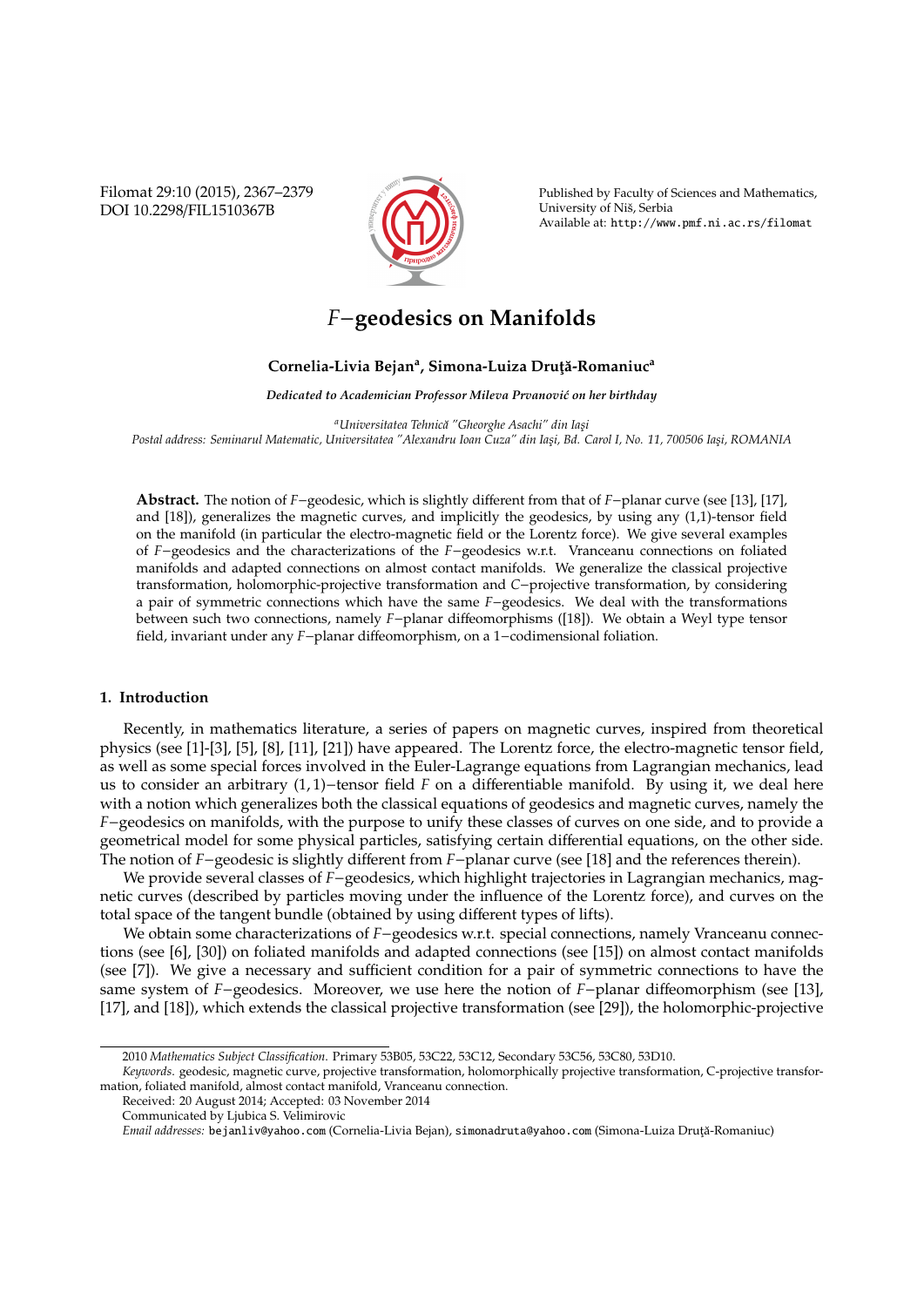(*H*−projective) transformation from both the complex (see [31], [26]) and locally product (para-complex) context (see [24], [25]), as well as the *C*−projective transformation from the almost contact case (see [15], [22]).

On a 1−codimensional foliation, we construct a tensor field of Weyl type which is invariant under any *F*−planar diffeomorphism.

Throughout this note, all geometric objects are assumed to be smooth, the Einstein convention summation is used, and the derivative  $\dot{\gamma}(t)$  with respect to *t* of a curve  $\gamma(t)$  on a manifold denotes the speed vector field, while the derivative of a function  $f$  is denoted by  $f'$ .

## **2.** *F*−**geodesics**

The main ingredients used in the present note are provided in the following:

**Notations 1:** By a couple (*M*, *F*) (resp. a triple (*M*, *F*,∇)) we mean a manifold *M* endowed with a (1,1)-tensor field *F* (resp. a couple as above, with a linear connection ∇).

The following notion is slightly different from the notion of *F*−planar curve (see [13], [17], and [18]), it generalizes the geodesics, and it is followed by some examples.

**Definition 2.1.** *We say that a smooth curve*  $\gamma$  : *I*  $\rightarrow$  *M on a manifold* (*M*, *F*,  $\nabla$ ) *is an F*−*geodesic if*  $\gamma$ (*u*) *satisfies:* 

$$
\nabla_{\dot{\gamma}(u)}\dot{\gamma}(u) = F\dot{\gamma}(u). \tag{1}
$$

Note that the above notion is completely different from that of Φ−geodesic (see [28]), which means a classical geodesic on a Sasakian manifold, whose velocity vector field is horizontal.

**Remark 2.2.** *(a)* If t is another parameter for the same curve  $\gamma(u)$  then the relation (1) becomes:

 $\nabla_{\gamma(t)}\dot{\gamma}(t) = \alpha(t)\dot{\gamma}(t) + \beta(t)F\dot{\gamma}(t),$ (2)

*where*  $\alpha$  *and*  $\beta$  *are some functions on the curve*  $\gamma(t)$ *.* 

*(b) A curve* γ(*t*) *satisfying the relation* (2) *describes an F*−*geodesic up to a reparameterization.*

*(c) From geometrical point of view, an F*−*geodesic (up to a reparameterization) is defined as a curve* γ(*t*) *such that the parallel transport along the curve preserves the tangent subspace (of dimension 1 or 2) spanned by* γ˙(*t*) *and F*γ˙(*t*)*.*

*(d) F*−*geodesics are a special case of F*−*planar curves. Not every F*−*planar curve is an F*−*geodesic, because generally, a transformation to a canonical parameter in equation* (2)*, with a given tensor field F does not necessarily lead to the form* (1)*, but to a form*

 $\nabla_{\dot{\nu}(u)}\dot{\nu}(u) = f(t)F\dot{\nu}(u),$ 

*with a function f of parameter t.*

*e) The variational problem of F*−*planar curves was solved in* [14] (*see* [16]).

Recall from the Riemannian context, the existence and uniqueness of the solution of a second order differential equation with initial data, which gives the existence and uniqueness of a geodesic passing through a given point *p* ∈ *M*, with a given velocity  $X_p$  ∈  $T_pM$ . These properties are extended in [3] to magnetic curves corresponding to an arbitrary magnetic field. The first question arising on a triple (*M*, *F*,∇) is about the existence of the *F*−geodesics. The theory of differential systems with Cauchy condition leads to the following generalization of the mentioned result.

**Lemma 2.3.** *Let* (*M*, *F*,  $\nabla$ *) be as in Notations 1. Then, for any*  $p ∈ M$  *and*  $X_p ∈ T_pM$ *, there exists a unique maximal F*−*geodesic passing through p and having the velocity Xp.*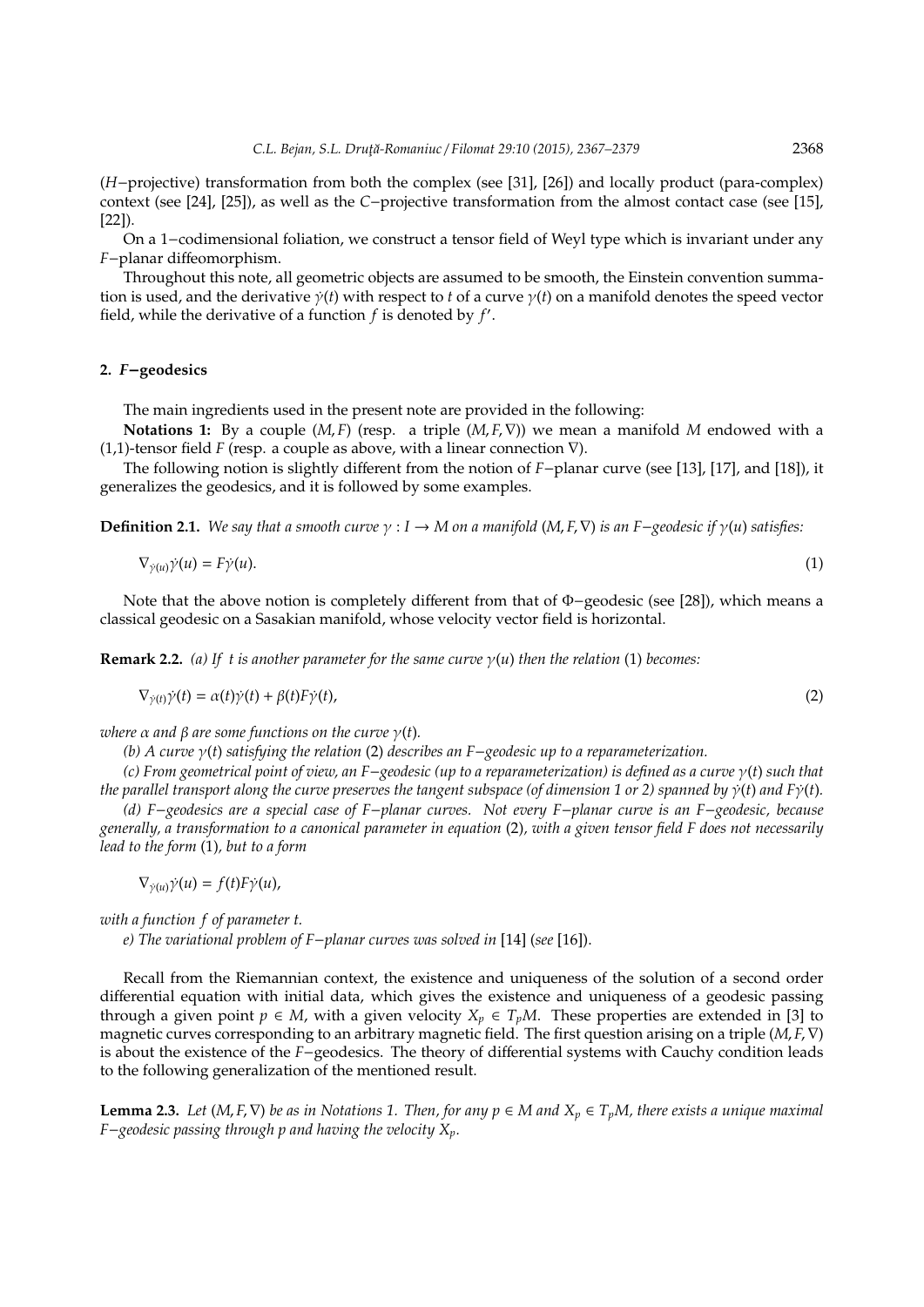#### **Examples of** *F*−**geodesics**

**(***i***)** If *F* is identically zero, then an *F*−*geodesic becomes a classical geodesic*, and moreover *an F*−*geodesic up to a reparameterization becomes a geodesic up to a reparameterization*.

**(***ii***)** When *F* is the identity endomorphism up to a multiplicative function, then an *F*−1*eodesic* is a *geodesic up to a reparameterization*.

**(***iii***)** In the context of Lagrangian mechanics, the Euler-Lagrange equations of systems with frictions, i.e. with non-conservative forces *F<sup>i</sup>* (not of gradient type) take the form

$$
\frac{d}{dt}\left(\frac{\partial \mathcal{L}}{\partial \dot{q}^i}\right) - \frac{\partial \mathcal{L}}{\partial q^i} = F_{i}, \quad i = \overline{1, k},
$$
\n(3)

where  $\mathcal{L}(t, q, \dot{q})$  denotes a Lagrangian function, depending on the coordinates ( $q^i$ ) (and on their derivatives  $q^i$ ) of a submanifold *M*, which are given by  $x^i = x^i(q^i,\ldots,q^k)$ ,  $i = \overline{1,n}$ , in  $\mathbb{R}^n$ , with the cartesian coordinates  $(x^1, \ldots, x^n)$ . For the general theory of a Lagrange space  $(M, \mathcal{L})$  we refer to [19].

We assume here that the dissipative forces  $F_i$  are expressed by:

$$
F_i = -\sum_{j=1}^k f_{ij} \dot{q}^j, \quad i = \overline{1, k}, \tag{4}
$$

where  $(f_{ij})_{i,j=\overline{1,k}}$  are the function coefficients.

To focus on the classical example in mechanics, we take in particular the function  $\mathcal{L}(q, \dot{q})$  to be the kinetic energy *T* for a particle of mass *m*:

$$
T = \frac{m}{2} \sum_{i=1}^{k} (\dot{x}^i)^2 = \frac{1}{2} \sum_{i,j=1}^{k} g_{ij}(q) \dot{q}^i \dot{q}^j,
$$
 (5)

where  $(g_{ij})_{i,j=\overline{1,k}}$  is a Riemannian metric on *M*. Then, in view of Definition 2.1, the trajectory of a particle described by (3) (with (4) and (5)) is an *F*−geodesic.

**(***iv***)** In the 3-dimensional Riemannian case, let *F* be the Lorentz force setting as:

$$
FX = B \times X, \qquad \forall X \in \Gamma(TM), \tag{6}
$$

where *B* is the magnetic induction.

Then the notion known in literature as a *normal magnetic curve* (see [1]-[3], [8], [11], [21], [27]), can be redefined in view of Definition 2.1, as being an *F*−geodesic γ(*s*), parameterized by its arc length, where *F* is the Lorentz force.

To extend the above statement to the 3-dimensional pseudo-Riemannian case, we take into account that a lightlike curve (see e.g. [12]) cannot be parameterized by its arc length. Therefore, the statement remains true for any spacelike or timelike arc length parameterized curve γ(*s*), only.

**(***v***)** In higher dimensions, *F* may be the *electro-magnetic tensor field*, whose action on particle trajectories was studied e.g. in [23].

**(***vi***)** We provide now another example of *F*−geodesics, by using the Lorentz force defined on a (pseudo) Riemannian manifold of arbitrary dimension.

To do this, we recall the following notions for which we quote e.g. [2]:

**Definition 2.4.** On a (pseudo) Riemannian manifold  $(M, q)$ , a closed 2-form  $\Omega$  is called a *magnetic field* if it is associated by the following relation to the *Lorentz force* Φ, defined as a skew symmetric (w.r.t. q) endomorphism field on *M*:

$$
g(\Phi(X), Y) = \Omega(X, Y), \quad \forall X, Y \in \Gamma(TM).
$$
\n(7)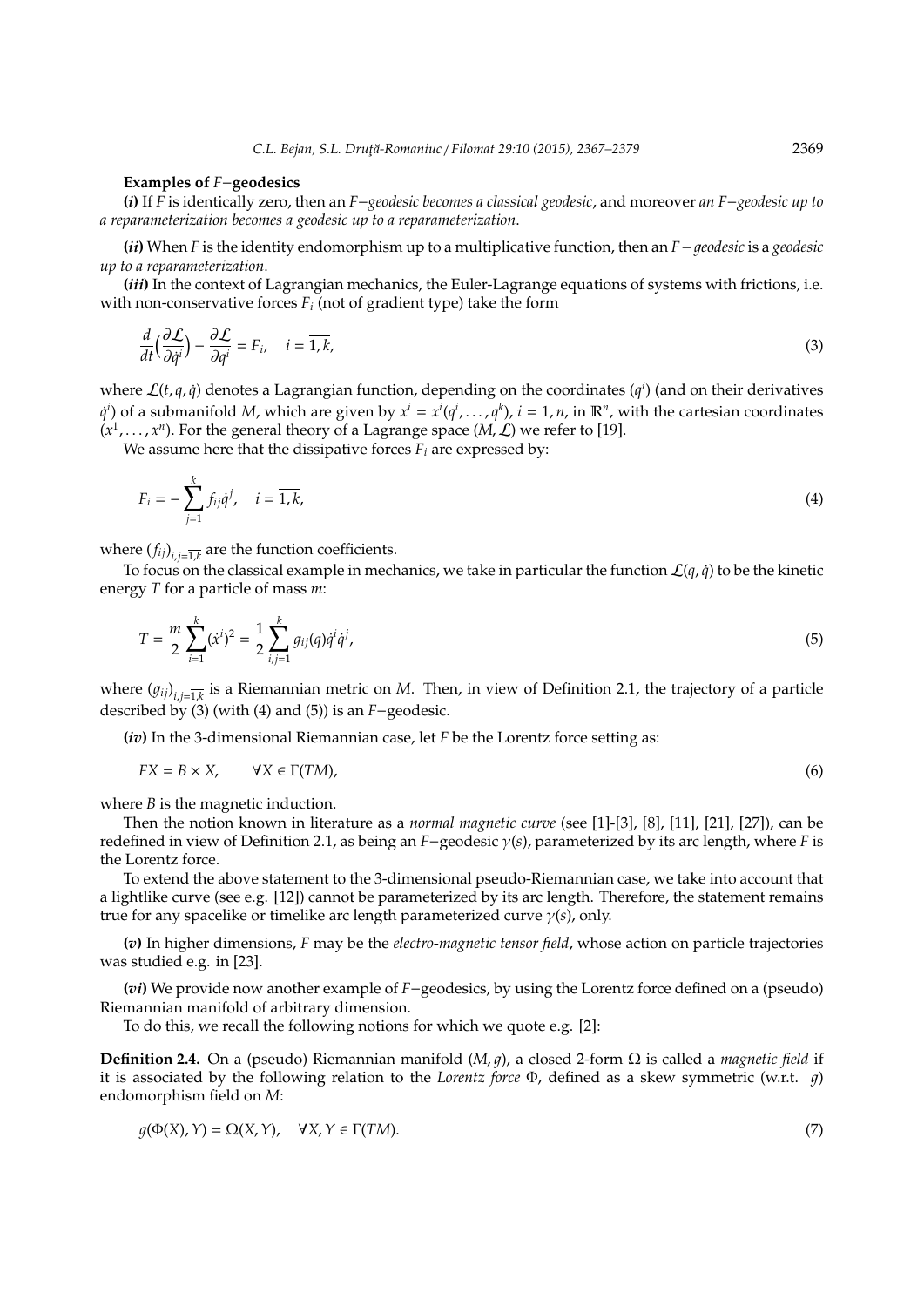The *Lorentz force*  $\Phi$  is a divergence free (1,1)-tensor field (i.e. div  $\Phi = 0$ ).

Let  $\nabla$  be the Levi-Civita connection of q, and let q be the charge of a particle, describing a smooth trajectory γ on *M*. Then the curve γ(*t*) whose speed γ˙(*t*) satisfies the *Lorentz equation*

$$
\nabla_{\dot{\gamma}(t)}\dot{\gamma}(t) = q\Phi(\dot{\gamma}(t)),\tag{8}
$$

is known in the literature as a *magnetic curve* of the magnetic field Ω.

According to Definition 2.1, the above Lorentz equation expresses the relation satisfied by an *F*−geodesic of *M*, where *F* is defined by  $FX = q\Phi(X)$ ,  $\forall X \in \Gamma(TM)$ .

The action of the Lorentz force on particle trajectories in the sense of the present paper was studied e.g. in [23].

# **3. Constructions of** *F*−**geodesics on** *TM* **by using lifts**

Here, we use the well known method of lifting some geometric objects from the base manifold *M* to the total space of its tangent bundle *TM* (for which we mention the classical monograph [32]), aiming to provide some new classes of *F*−geodesics on *TM*.

**Proposition 3.1.** *Let L (resp.* ∇*) be a* (1, 1)−*tensor field (resp. a linear connection) on a manifold M<sup>n</sup> , and let L<sup>H</sup> (resp.* ∇ *<sup>H</sup>) denote its horizontal lift on TM.*

*(i) An integral curve of any vector field X on M is an L*−*geodesic w.r.t.* ∇ *if and only if the integral curve of X<sup>H</sup> is an L<sup>H</sup>−geodesic w.r.t.*  $\check{\nabla}^H$ .

*(ii) The above statement remains true, if "L*−*geodesic" and "LH*−*geodesic", are replaced by "L*−*geodesic up to a reparameterization" and "LH*−*geodesic up to a reparameterization", respectively.*

*Proof.* Let  $\pi : TM \to M$ , be the tangent bundle of the manifold  $(M, \nabla)$ , and let  $(x^1, \ldots, x^n)$  (resp.  $(x^1, \ldots, x^n)$ , *y* 1 , . . . , *y n* )) be the local coordinates on *M* (resp. on *TM*). Recall that the horizontal lift of a vector field  $X = X^i \frac{\partial}{\partial x^i} \in \Gamma(TM)$  to the total space TM of the tangent bundle has the expression  $X^H = X^i \frac{\delta}{\delta x^i}$ , where  $\Gamma^h_{ki}(x)$ are the coefficients of the connection  $\nabla$  and  $\frac{\delta}{\delta x^i} = \frac{\partial}{\partial x^i} - \Gamma_{ki}^h y^k \frac{\partial}{\partial y^h}$ .

The horizontal lift of a vector field  $X \in \Gamma(TM)$  has the property:

$$
(fX)^H = f^V X^H,\tag{9}
$$

for every function *f* on *M*, where  $f^V = f \circ \pi$ .

Let γ be an *L*−geodesic up to a reparameterization (w.r.t. ∇) on *M*. Then relation (2) is satisfied.

Considering the horizontal lift in (2), then using (9) and the following properties of the horizontal lifts of the (1,1)-tensor field *L* and of the conection ∇:

$$
(LX)^{H} = L^{H}X^{H}, \ \nabla_{X^{H}}^{H}Y^{H} = (\nabla_{X}Y)^{H}, \quad \forall X, Y \in \Gamma(TM),
$$
\n<sup>(10)</sup>

we obtain

$$
\nabla_{\dot{\gamma}(t)^H}^H \dot{\gamma}(t)^H - \alpha(t)^V \dot{\gamma}(t)^H - \beta(t)^V L^H \dot{\gamma}(t)^H = 0.
$$
\n(11)

Since any vector field  $X \in \Gamma(TM)$  vanishes if and only if its horizontal lift  $X^H$  vanishes, then the equivalence between the relations (2) and (11) follows, and hence *(ii)* is proved.

In the particular case when  $\alpha(t) = 0$  and  $\beta(t) = 1$ , one obtains *(i)*.  $\Box$ 

Our aim now is to obtain another class of *F*−geodesics on the total space of the tangent bundle, by using metrics of natural type.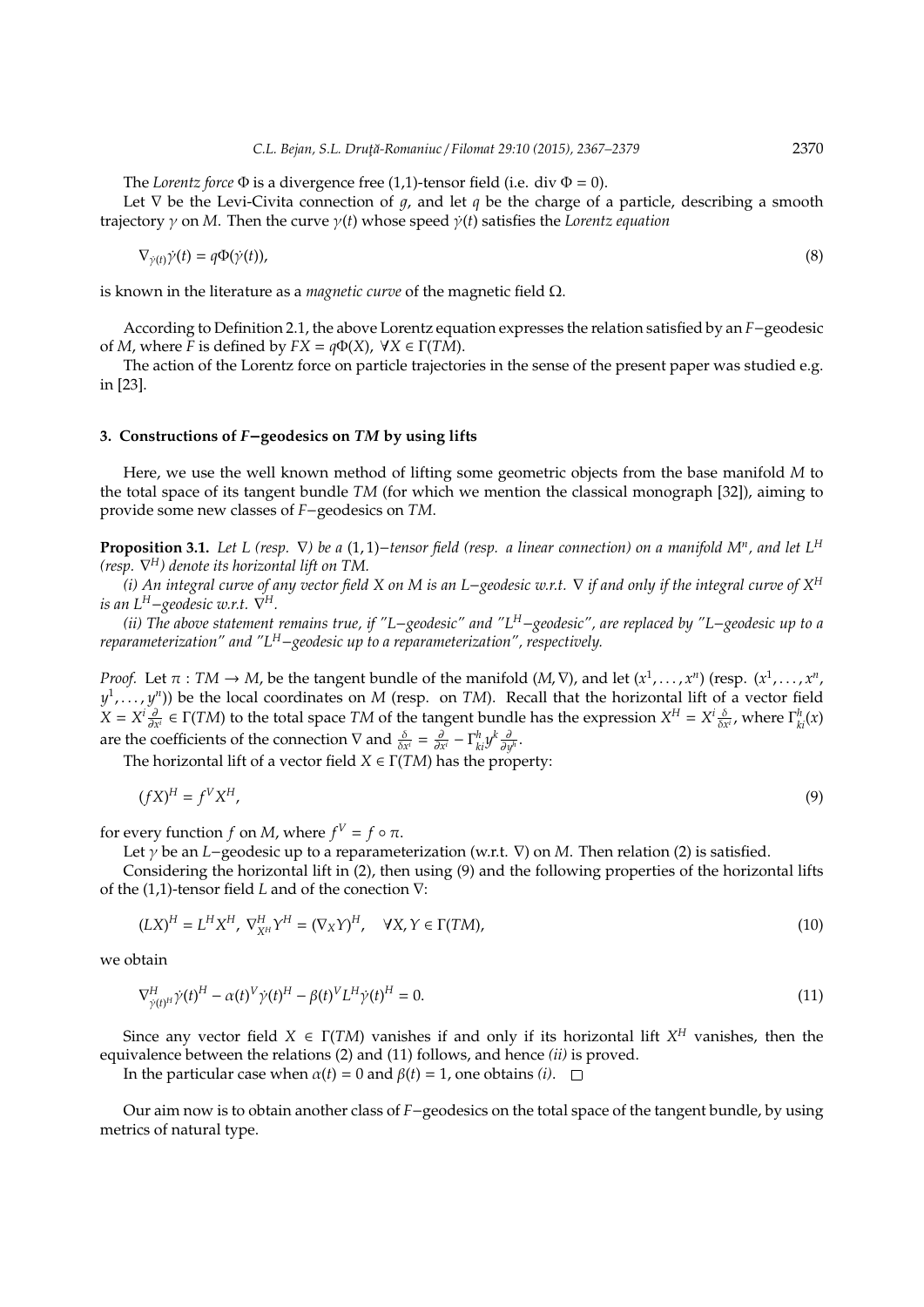On a Riemannian manifold (*M*, *a*), let  $\nabla$  be the Levi-Civita connection of *a*. We denote by  $\pi : TM \to M$ the tangent bundle of *M*, whose total space is endowed with a natural diagonal metric *G*, i.e. a metric defined by:

$$
\begin{cases} G(X_y^H, Y_y^H) = c_1 g_{\pi(y)}(X, Y) + d_1 g_{\pi(y)}(X, y) g_{\pi(y)}(Y, y), \\ G(X_y^V, Y_y^V) = c_2 g_{\pi(y)}(X, Y) + d_2 g_{\pi(y)}(X, y) g_{\pi(y)}(Y, y), \\ G(X_y^V, Y_y^H) = 0, \end{cases}
$$
\n(12)

for all *X*,*Y* ∈ Γ(*TM*), *y* ∈ *TM*, where *c*1, *c*2, *d*1, *d*<sup>2</sup> are smooth functions depending on the energy density ρ of *y*, defined as

$$
\rho = \frac{1}{2}g_{\pi(y)}(y, y). \tag{13}
$$

The metric *G* is positive definite provided that

$$
c_1, c_2 > 0, c_1 + 2\rho d_1, c_2 + 2\rho d_2 > 0.
$$

When  $c_1 = c_2 = 1$  and  $d_1 = d_2 = 0$ , the metric G reduces to the Sasaki metric  $g^S$ .

The Levi-Civita connection of *G*, denoted by  $\widetilde{\nabla}$  has the following expressions on the horizontal and resp. on the vertical distribution of *TTM*:

$$
\widetilde{\nabla}_{X^V} Y^V = \frac{c'_2}{2c_2} (g(X, y)Y^V + g(Y, y)X^V) - \n- \frac{c'_2 - 2d_2}{2(c_2 + 2\rho d_2)} g(X, Y) y^V + \frac{c_2 d'_2 - 2c'_2 d_2}{2c_2(c_2 + 2\rho d_2)} g(X, y) g(Y, y) y^V,
$$
\n(14)

$$
\begin{aligned} \nabla_{X^H} Y^H &= (\nabla_X Y)^H - \frac{d_1}{2c_1} (g(X, y)Y^V + g(Y, y)X^V) - \\ \n&- \frac{c'_1}{2(c_2 + 2\rho d_2)} g(X, Y) y^V - \frac{c_2 d'_1 - 2d_1 d_2}{2c_2 (c_2 + 2\rho d_2)} g(X, y) g(Y, y) y^V - \frac{1}{2} (R(X, Y) y)^V, \n\end{aligned} \tag{15}
$$

for all *X*,*Y* ∈ Γ(*TM*), *y* ∈ *TM*, where *R* is the curvature tensor field on the base manifold *M*. By using the expression (15), we provide the following:

**Proposition 3.2.** *Let* (*M*, 1) *be a Riemannian manifold endowed with a* (1, 1)−*tensor field L.*

*(i) An integral curve of any vector field X* ∈ Γ(*TM*) *is an L*−*geodesic w.r.t. the Levi-Civita connection* ∇ *of* 1 *if and only if the integral curve of the horizontal lift X<sup><i>H*</sup> is an L<sup>H</sup>−geodesic w.r.t. the Levi-Civita connection  $\overline{V}$  of a *natural diagonal metric G, given by* (12), provided that  $c_2 = const \in \mathbb{R}$  and  $d_2 = 0$ .

*(ii) The above assertion remains true, if instead of an "L*−*geodesic" (resp. an "LH*−*geodesic") we take an "L*−*geodesic up to a reparameterization" (resp. an "LH*−*geodesic up to a reparameterization").*

*Proof.* Let γ be an *L*−geodesic up to a reparameterization (w.r.t. ∇) on *M*, i.e. γ satisfies

$$
\nabla_{\dot{\gamma}} \dot{\gamma} = \alpha \dot{\gamma} + \beta L \dot{\gamma}, \tag{16}
$$

where  $\alpha$  and  $\beta$  are some smooth functions on the curve.

For  $X = Y = \dot{\gamma}$ , the relation (15) becomes

$$
\widetilde{\nabla}_{\dot{\gamma}^H}\dot{\gamma}^H=(\nabla_{\dot{\gamma}}\dot{\gamma})^H-\tfrac{d_1}{c_1}g(\dot{\gamma},y)\dot{\gamma}^V-\tfrac{c_1'}{2(c_2+2\rho d_2)}g(\dot{\gamma},\dot{\gamma})y^V-\tfrac{c_2d_1'-2d_1d_2}{2c_2(c_2+2\rho d_2)}(g(\dot{\gamma},y))^2y^V.
$$

Replacing (16) into the above relation, and taking into account (9) and (10), if follows that

$$
\widetilde{\nabla}_{\dot{\gamma}^H}\dot{\gamma}^H=\alpha^V\dot{\gamma}^H+\beta^V L^H\dot{\gamma}^H,
$$

if and only if

$$
\frac{d_1}{c_1}g(\dot\gamma,y)\dot\gamma^V+\frac{c_1'}{2(c_2+2\rho d_2)}g(\dot\gamma,\dot\gamma)y^V+\frac{c_2d_1'-2d_1d_2}{2c_2(c_2+2\rho d_2)}(g(\dot\gamma,y))^2y^V=0.
$$

From [10, Lemma 3.2] it follows that the coefficients involved in the above relation vanish, and thus item *(ii)* is proved.

If in particular  $\alpha = 0$  and  $\beta = 1$ , it follows that item *(i)* is also true.  $\Box$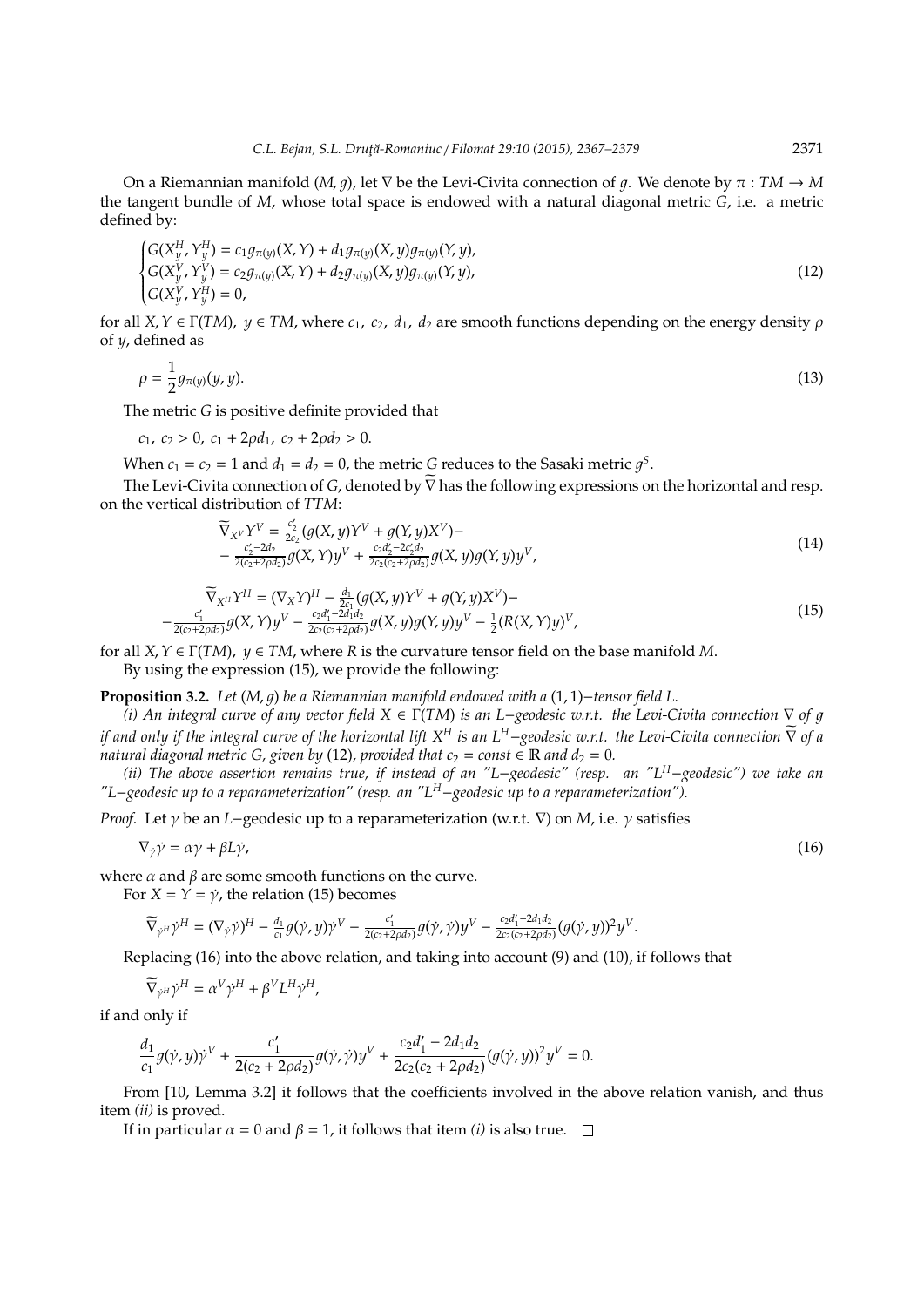**Corollary 3.3.** *Let* (*M*, 1) *be a Riemannian manifold, endowed with a* (1, 1)−*tensor field L. We denote by* ∇ *and <sup>S</sup>*∇ *the Levi-Civita connection of* 1 *and respectively of the Sasaki metric* 1 *S . Then an integral curve of an arbitrary vector field X on M is:*

*(i) an L*−*geodesic w.r.t.* ∇ *if and only if the integral curve of the horizontal lift X<sup>H</sup> to TM is an L<sup>H</sup>*−*geodesic w.r.t. <sup>S</sup>*∇*.*

*(ii) an L*−*geodesic up to a reparameterization w.r.t.* ∇ *if and only if the integral curve of the horizontal lift X<sup>H</sup> to TM is an L<sup>H</sup>*−*geodesic up to a reparameterization w.r.t. <sup>S</sup>*∇*.*

At the end of this section we focus on a special class of *F*−geodesics, namely the class of geodesics on the total space of the tangent bundle.

**Remark:** Based on the fact that the horizontal lift ∇ *<sup>H</sup>* and the complete lift ∇ *C* to *TM* of a linear connection ∇ from *M* are both vanishing on the vertical distribution, i.e.

$$
\nabla^H_{X^V} Y^V = \nabla^C_{X^V} Y^V = 0, \ \forall X, Y \in \Gamma(TM),
$$

we note that the integral curves of the vertical lift of any vector field *X* on M to *TM* are geodesics w.r.t. both  $\nabla^H$  and  $\nabla^C$ .

On *TM,* instead of  $\nabla^H$  and  $\nabla^C$ , as above, we take now the Levi-Civita connection of a natural metric, to obtain the following:

**Proposition 3.4.** Let (TM, G) be the total space of the tangent bundle of a Riemannian manifold (M, q), endowed *with a natural diagonal metric G, given by* (12), whose Levi-Civita connection is denoted by  $\overline{V}$ . Any integral curve *of the vertical lift X<sup>V</sup> of an arbitrary vector field X is:*

*(i) a geodesic w.r.t.*  $\nabla$  *if and only if*  $c_2 = const \in \mathbb{R}$  *and*  $d_2 = 0$ *. (ii) a geodesic up to a reparameterization, w.r.t.*  $\widetilde{\nabla}$ *, if and only if* 

$$
c_2 = -\frac{1}{k_1 \rho + k_2}, \qquad d_2 = \frac{k_1}{2(k_1 \rho + k_2)^2},\tag{17}
$$

*where k<sub>1</sub> and k<sub>2</sub> are two real constants, chosen such that the function c<sub>2</sub> be well defined.* 

*Proof.* (*i*) From (14) if follows that the integral curve of  $X^V$  is a geodesic if and only if

$$
\frac{c_2'}{c_2}g(X,y)X^V - \frac{c_2'-2d_2}{2(c_2+2\rho d_2)}g(X,X)y^V + \frac{c_2d_2'-2c_2'd_2}{2c_2(c_2+2\rho d_2)}(g(X,y))^2y^V = 0,
$$
\n(18)

for any vector field *X* on *M* and any vector *y* tangent to *M*.

Writing (18) in local coordinates, and then using [10, Lemma 3.2], we obtain that all the involved coefficients vanish, and item *(i)* is proved.

*(ii)* The integral curve of the vertical lift  $X^V$  of an arbitrary vector field X on M is a geodesic up to a reparameterization, w.r.t.  $\nabla$ , if and only if there exists a function  $\alpha$  on  $\gamma(t)$  such that

$$
\alpha(t)X^{V} = \frac{c'_{2}}{c_{2}}g(X,y)X^{V} - \frac{c'_{2}-2d_{2}}{2(c_{2}+2\rho d_{2})}g(X,X)y^{V} + \frac{c_{2}d'_{2}-2c'_{2}d_{2}}{2c_{2}(c_{2}+2\rho d_{2})}(g(X,y))^{2}y^{V} = 0,
$$
\n(19)

for any vector field *X* on *M* and any point of the curve  $\gamma(t) = (x(t), y(t)) \in TM$ .

The relation (19) holds good if and only if the last two involved coefficients vanish, i.e. the functions  $c_2$ and  $d_2$  are expressed by the relations (17).  $\Box$ 

**Corollary 3.5.** On a Riemannian manifold (M, g), let X be an arbitrary vector field, and denote by (TM, g<sup>S</sup>) the *total space of the tangent bundle, endowed with the Sasaki metric. The integral curve of the vertical lift X<sup>V</sup> of X is a* geodesic w.r.t. the Levi-Civita connection of  $g^{\rm S}$ .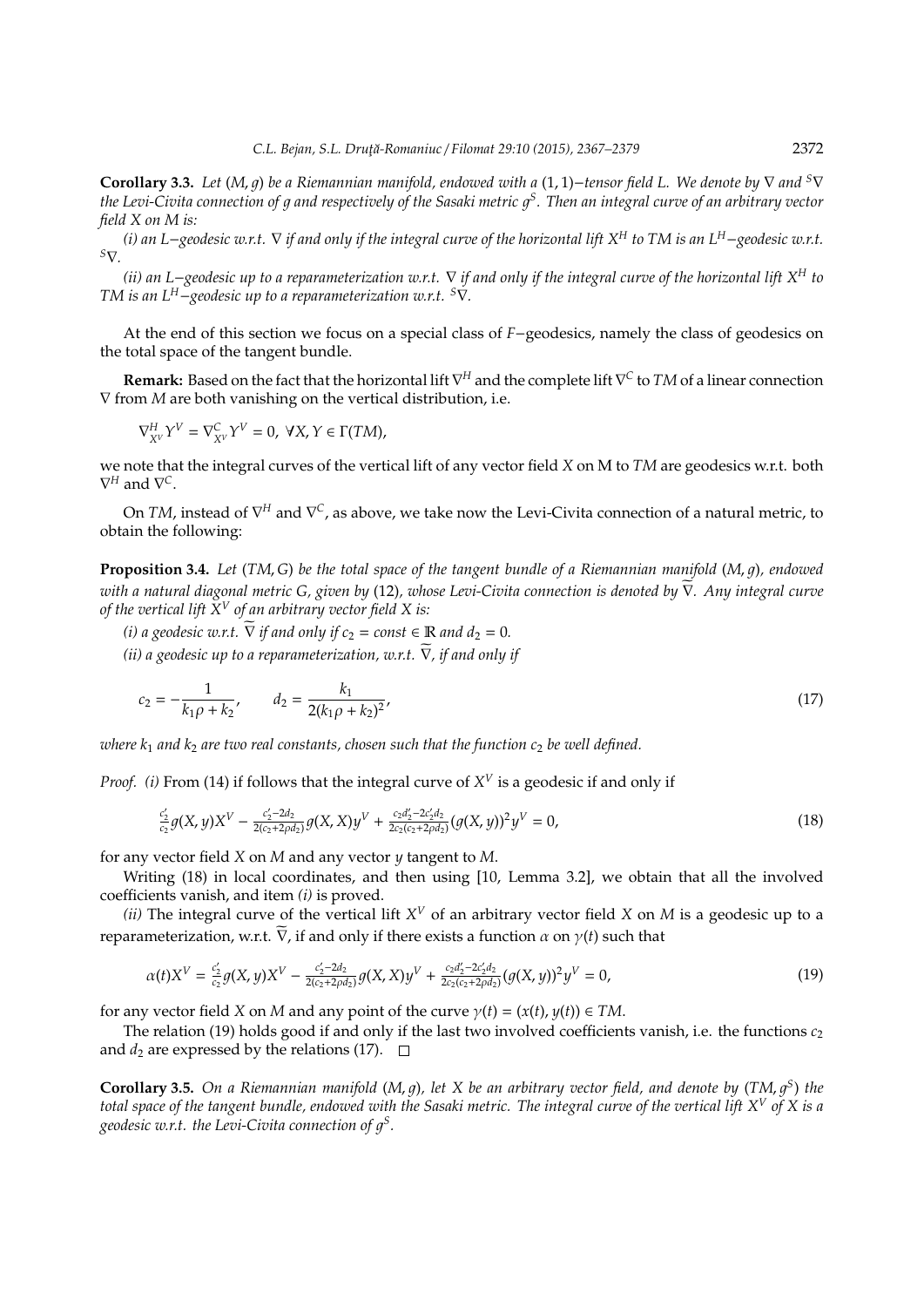### **4.** *F*−**geodesics w.r.t. special connections**

#### **Vranceanu connections**

On a Riemannian manifold ( $M^{n+1}$ , g), let  ${\cal F}$  be a 1-codimensional foliation. Then there exists a distribution D of dimension *n*, tangent to F and a vector field  $\xi$  such that the orthogonal distribution  $\mathcal{D}^{\perp}$  can be written as D<sup>⊥</sup> = *span*{ξ}. The latest distribution is called the transversal distribution, to the foliation F . If ∇ is the Levi-Civita connection of g, then the Vranceanu connection  $\nabla^*$  on  $(M, g, \mathcal{F})$  is defined (see [6]) by

$$
\nabla_X^* Y = P \nabla_{PX} P Y + Q \nabla_{QX} Q Y + P [QX, PY] + Q [PX, QY], \ \forall X, Y \in \Gamma(TM), \tag{20}
$$

where *P* and *Q* are the projection morphisms from *TM* on  $D$  and  $D^{\perp}$ , respectively.

**Proposition 4.1.** *Under the above notations, we assume that a vector field V tangent to the foliation is parallel w.r.t.* ξ*. Then V is self parallel w.r.t. the Levi Civita connection of the foliation* F *if and only if any integral curve of V* + ξ *is an F*−*geodesic on M w.r.t. Vranceanu connection, where F is defined by*

$$
FX = Q\nabla_{QX}\xi + (Q - P)\nabla_{PX}\xi, \ \forall X \in \Gamma(TM).
$$
\n(21)

*Proof.* From the above hypothesis we have that  $\dot{y}$  can be written as

$$
\dot{\gamma} = V + \xi,
$$

and then, relation (20) yields:

$$
\nabla_{\dot{\gamma}}^* \dot{\gamma} = P \nabla_V V + Q \nabla_{\xi} \xi + (P - Q)[\xi, V]. \tag{22}
$$

Since  $V = P\dot{v}$  and  $\nabla_{\dot{x}}V = 0$ , we obtain

$$
\nabla_{\dot{\gamma}}^* \dot{\gamma} = P \nabla_V V + Q \nabla_{\xi} \xi + (Q - P) \nabla_{P \dot{\gamma}} \xi,
$$

which can be written as:

$$
\nabla_{\dot{\gamma}}^* \dot{\gamma} = P \nabla_V V + F \dot{\gamma}.
$$

Note that the restriction  $P\nabla_{PX}PY$ , for every  $X, Y \in \Gamma(TM)$ , defines the Levi-Civita connection on the foliation  $\mathcal F$ , and thus the proof is complete.  $\Box$ 

#### **Adapted connections**

Let  $(M, \varphi, \xi, \eta)$  be an almost contact manifold, that is  $\varphi, \xi, \eta$  are respectively a (1,1)–tensor field, a structure vector field and its dual 1−form, such that

$$
\varphi^2 = -I + \eta \otimes \xi, \ \eta(\xi) = 1. \tag{23}
$$

From (23) one may easily deduce that  $\varphi\xi = 0$  and  $\eta \circ \varphi = 0$  (see [7]). Therefore, *TM* splits into the direct sum:

$$
TM = \ker \eta \oplus span{\xi}.
$$
\n<sup>(24)</sup>

The class of almost contact manifolds (see e.g. [7], [9]), as well as the almost para-contact ones are used in physics (see [4], [20]).

Let  $\dot{\nabla}$  be an arbitrary connection on *M*. From [15] and [22], a connection  $\nabla$  is adapted to the almost contact structure (i.e.  $\nabla$  satisfies certain compatibility relations with  $(\varphi, \xi, \eta)$ ) if and only if

$$
\nabla_X Y = \dot{\nabla}_X Y + \varphi^2 H(X, \varphi^2 Y) - \varphi H(X, \varphi Y), \forall X, Y \in \Gamma(TM).
$$
\n(25)

where *H* is an arbitrary (1, 2)−tensor field.

By using (1) and (25), after a straightforward computation we obtain:

**Proposition 4.2.** Let  $\gamma(t)$  be a smooth curve on an almost contact manifold  $(M, \varphi, \xi, \eta)$ , whose velocity  $\dot{\gamma}(t)$  has *constant projection on* ξ *(when it is decomposed by using formula* (24)*). Then* γ *is a geodesic w.r.t. an arbitrary linear connection* ∇˙ *if and only if it is a* 2ϕ−*geodesic w.r.t. the adapted connection* (25)*, where H is given by*

$$
H(X, Y) = \eta(X)\varphi Y, \ \forall X, Y \in \Gamma(TM).
$$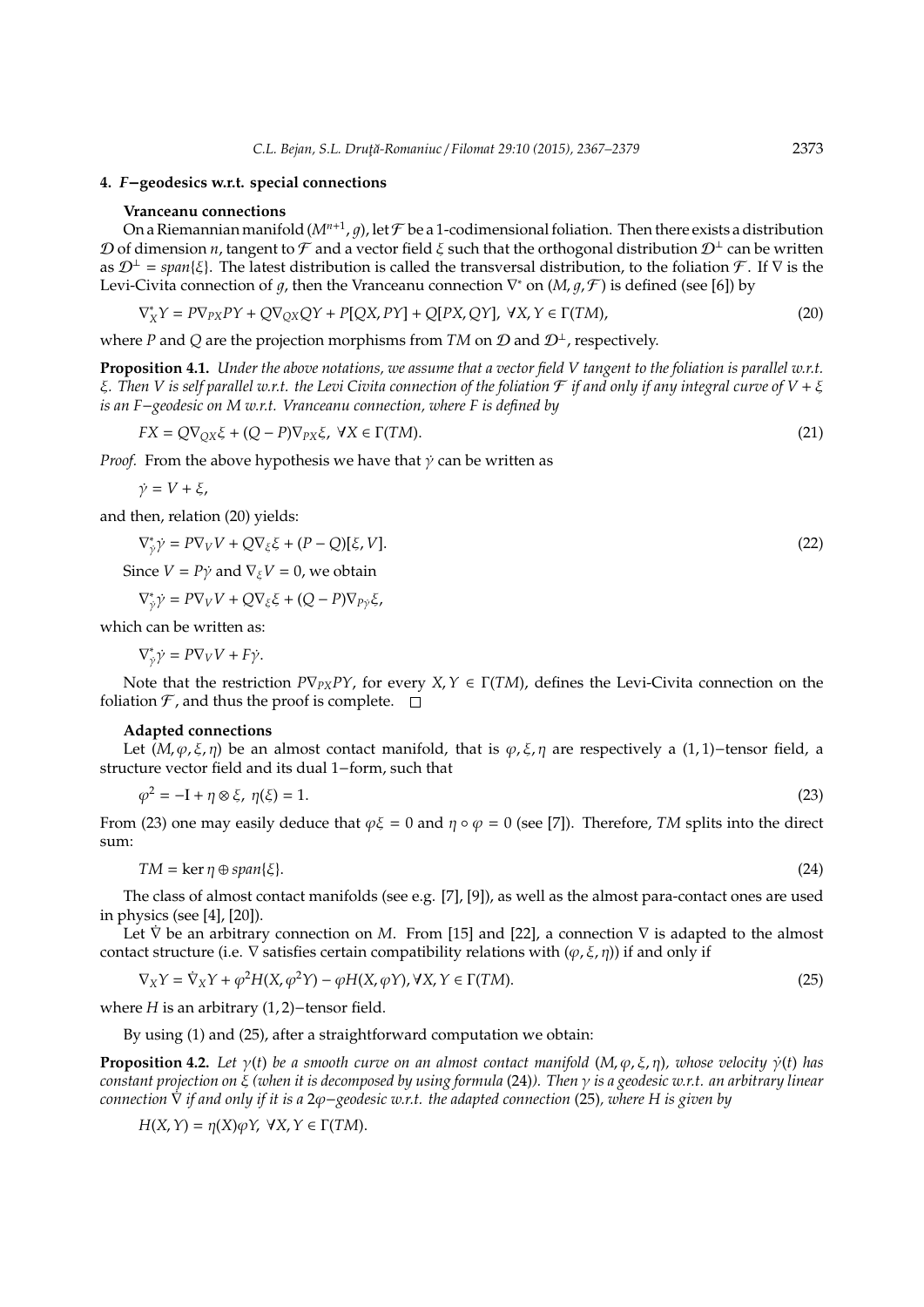#### **5.** *F*−**planar di**ff**eomorphisms**

On a couple (*M*, *F*), a natural question would be how are related two linear connections having the same *F*−geodesics. For this purpose we introduce here the following:

**Definition 5.1.** *Let* (*M*, *F*) *be a manifold endowed with a* (1, 1)−*tensor field. Two linear connections*  $\overline{\nabla}$  *and*  $\nabla$  *are called F*−*projectively related to each other, if they have the same system of F*−*geodesics up to a reparameterization.*

**Notations 2:** (i) If ∇ and ∇ are two symmetric linear connections on a manifold *M*, then the deformation tensor field *S* will denote the symmetric (1, 2)−tensor field, given by:

$$
S(X,Y) = \overline{\nabla}_X Y - \nabla_X Y, \ \forall X, Y \in \Gamma(TM).
$$
\n(26)

Obviously, for any common *F*−geodesic  $\gamma(t)$  of  $\overline{\nabla}$  and  $\nabla$ , one has

$$
S(\dot{\gamma}(t), \dot{\gamma}(t)) = \overline{\nabla}_{\dot{\gamma}(t)} \dot{\gamma}(t) - \nabla_{\dot{\gamma}(t)} \dot{\gamma}(t) = a(t)\dot{\gamma}(t) + b(t)F\dot{\gamma}(t),
$$
\n(27)

where *a* and *b* are some smooth functions on the curve  $\gamma(t)$ .

(ii) We say that the deformation tensor field *S* satisfies the coefficients linearity (CL) condition, if for any common *F*−geodesic in the relation (27), the coefficients *a* and *b* depend linearly on the speed of the curve. Precisely, *S* satisfies the (CL) condition, if there exist two 1−forms ν, µ ∈ Γ(*T* <sup>∗</sup>*M*), such that

$$
a(t) = \nu(\dot{\gamma}(t)), \ b(t) = \mu(\dot{\gamma}(t)), \tag{28}
$$

for each common *F*−geodesic of  $\overline{\nabla}$  and  $\nabla$ .

We recall here the following notion ([13], [17]):

**Definition 5.2.** We say that two symmetric linear connections  $\nabla$  and  $\overline{\nabla}$  on M are related by an F−*planar diffeomorphism if:*

$$
\overline{\nabla}_X Y = \nabla_X Y + \omega(X)Y + \omega(Y)X + \theta(X)FY + \theta(Y)FX, \ \forall X, Y \in \Gamma(TM),\tag{29}
$$

*for some* 1−*forms* ω *and* θ *on M.*

We recall that a linear connection ∇ is called an *F*−connection if *F* is parallel w.r.t. ∇, i.e.

 $\nabla F = 0.$  (30)

**Remarks:** (a) Obviously, for a symmetric linear connection  $\nabla$ , it follows that  $\overline{\nabla}$  given by (29) is also symmetric and the relation (29) establishes an equivalence relation on the set of all symmetric connections.

(b) In the case when one of the symmetric linear connections ∇ or ∇ is an *F*−connection it follows that the other one is an *F*−connection, too, if and only if

$$
\omega(FY)X + \theta(FY)F^2X = (\omega(Y) - \theta(FY))FX, \ \forall X, Y \in \Gamma(TM).
$$
\n(31)

The following theorem is similar to [18, Theorem 9.2], obtained under a different hypothesis:

**Theorem 5.3.** *On a manifold M, endowed with a* (1, 1)−*tensor field F, any two symmetric linear connections which are F*−*projectively related to each other, and whose deformation tensor field S satisfies the (CL) condition, are related by an F*−*planar di*ff*eomorphism.*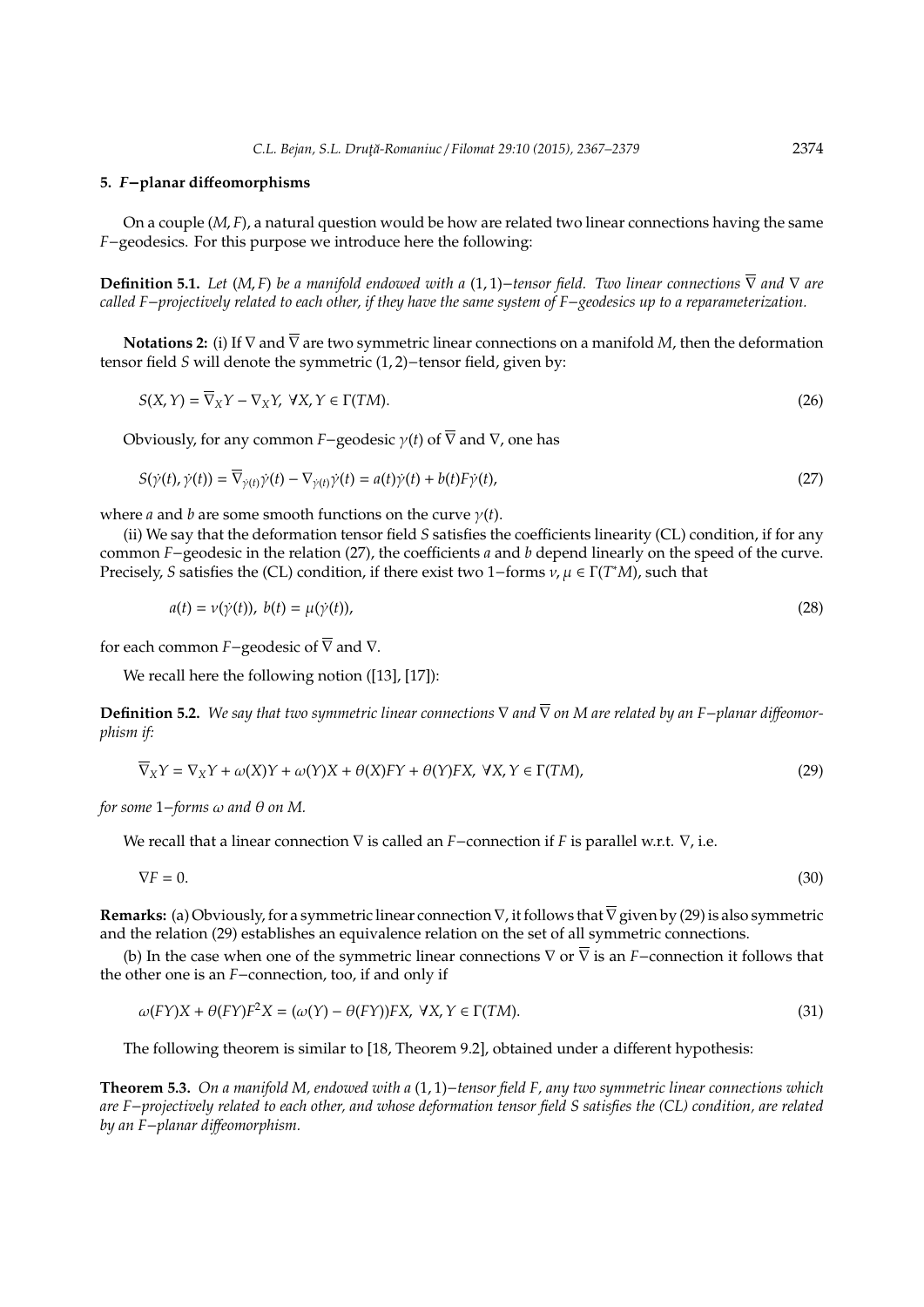*Proof.* If we assume that  $\overline{\nabla}$  and  $\nabla$  are *F*−projectively related to each other, then from (2) one has (27). By taking into account Lemma 2.3 it follows that

$$
S(X, X) = a(t)X + b(t)FX, \forall X \in \Gamma(TM).
$$
\n(32)

Since *S* satisfies the (CL) condition, one has:

$$
S(X, X) = \nu(X)X + \mu(X)FX, \quad \forall X \in \Gamma(TM).
$$
\n(33)

From the symmetry of *S*, by taking  $\omega = 2\nu$  and  $\theta = 2\mu$ , one has:

$$
S(X,Y) = \omega(X)Y + \omega(Y)X + \theta(X)FY + \theta(Y)FX, \quad \forall X, Y \in \Gamma(TM),
$$
\n(34)

which gives the relation (29). The converse is obvious and the proof is complete.  $\square$ 

In order to show the consistency of (CL) condition, and to highlight some cases in which the hypothesis of Theorem 5.3 is satisfied, we provide the following:

**Examples:** On a couple (*M*, *F*), let S be the deformation tensor field of two symmetric connections  $\overline{\nabla}$  and ∇.

(i) When F is zero, then  $\overline{\nabla}$  and  $\nabla$  are *F*−projectively related if and only if they are projectively related (i.e. their system of geodesics coincide), which is equivalent (see [29]) to the fact that  $\overline{\nabla}$  is obtained by a projective transformation of  $\nabla$ , i.e.  $\nabla_X Y = \nabla_X Y + \omega(X)Y + \omega(Y)X$ ,  $\forall X, Y \in \Gamma(TM)$ . In this case *S* satisfies the (CL) condition with  $a(t) = 2\omega(\dot{\gamma}(t))$  and  $b(t) = 0$ .

(ii) When F is a complex (resp. product) structure, parallel w.r.t. both connections, then  $\overline{\nabla}$  and  $\nabla$  are F-projectively related if and only if they are holomorphic projectively related, which is equivalent from [31, pp. 255–266] (resp. [24] and [25]) to the fact that  $\overline{V}$  is a holomorphic-projective transformation of  $V$ , i. e.

$$
\overline{\nabla}_XY=\nabla_XY+\omega(X)Y+\omega(Y)X+\varepsilon\omega(FX)FY+\varepsilon\omega(FY)FX,\quad \forall X,Y\in\Gamma(TM),
$$

where  $\varepsilon = -1$  (resp. 1).

In this case *S* satisfies (CL) condition with

$$
a(t) = 2\omega(\dot{\gamma}(t))
$$
 and  $b(t) = 2\varepsilon\omega(F(\dot{\gamma}(t))),$ 

where  $\varepsilon = -1$  (resp. 1).

Note that the above examples are particular cases of Theorem 5.3.

**Lemma 5.4.** *On a manifold M endowed with a* (1, 1)−*tensor field F, let* ∇ *and* ∇ *be two symmetric F*−*connections, which are F*−*projectively related to each other by the relation* (29)*. Then their Riemannian curvature tensor fields R and R are related by*

$$
\overline{R}(X,Y)Z = R(X,Y)Z + \Omega(X,Z)Y - \Omega(Y,Z)X + [\Omega(X,Y) - \Omega(Y,X)]Z + + [\Theta(X,Y) - \Theta(Y,X)]FZ + \Theta(X,Z)FY - \Theta(Y,Z)FX + + \theta(Z)[\theta(X)F^2Y - \theta(Y)F^2X], \quad \forall X,Y,Z \in \Gamma(TM),
$$
\n(35)

*where:*

$$
\Omega(X, Y) = (\nabla_X \omega)Y - \omega(X)\omega(Y) - \theta(X)\omega(FY) - \theta(Y)\omega(FX),
$$
  
\n
$$
\Theta(X, Y) = (\nabla_X \theta)Y - \theta(X)\theta(FY) - \theta(Y)\theta(FX),
$$
\n(36)

*for every*  $X, Y \in \Gamma(TM)$ *.* 

In order to prove the lemma, in the expression of the curvature tensor field  $\overline{R}$  associated to  $\overline{V}$ :

$$
\overline{R}(X,Y)Z = \overline{\nabla}_X \overline{\nabla}_Y Z - \overline{\nabla}_Y \overline{\nabla}_X Z - \overline{\nabla}_{[X,Y]} Z, \ \forall X, Y, Z \in \Gamma(TM),\tag{37}
$$

we replace  $\overline{\nabla}$  from (29), and by using (30), we obtain (35) after a quite long straightforward computation.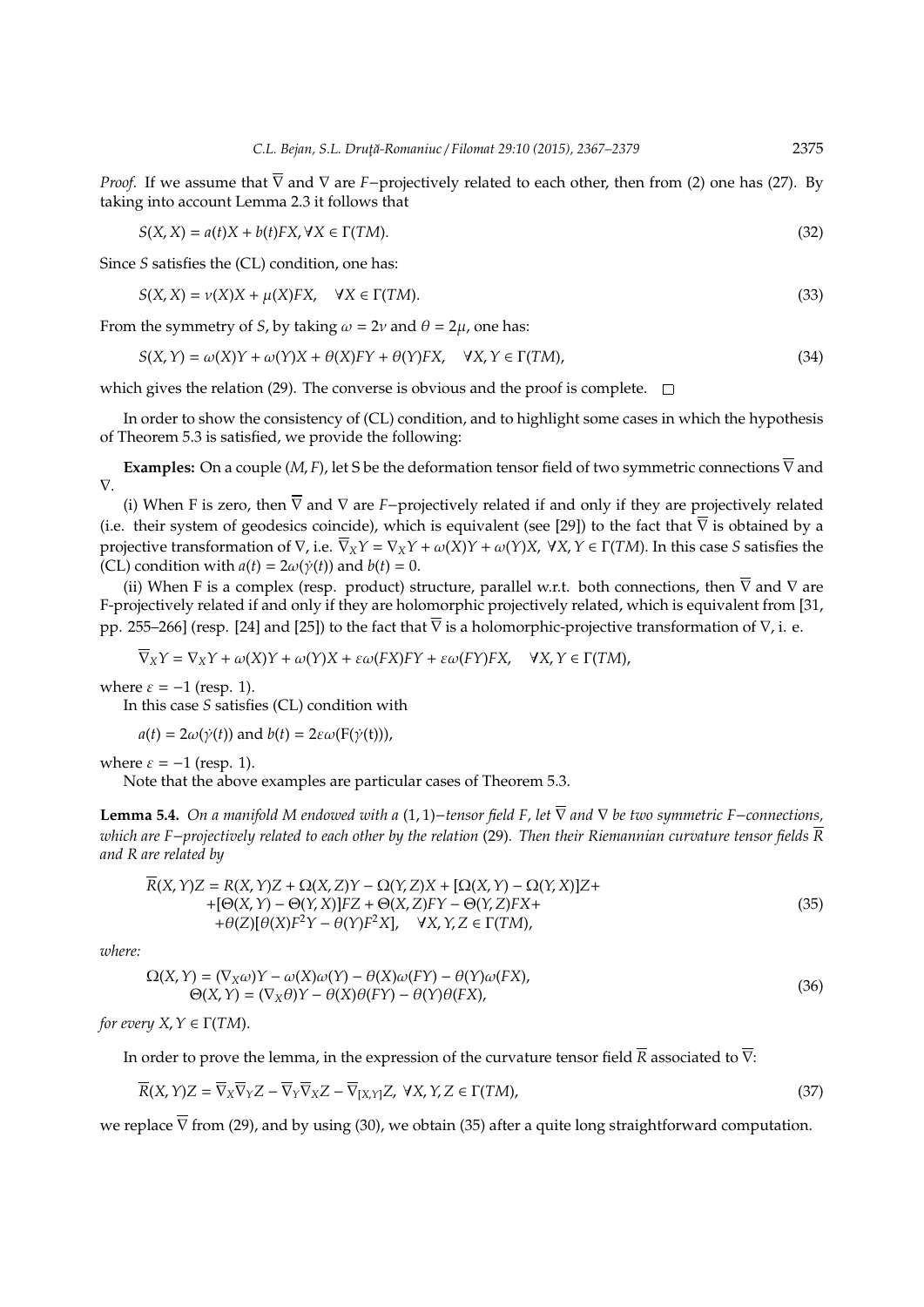# **6. Foliations**

On a Riemannian manifold ( $M^{n+1}$ , g), let  ${\cal F}$  be a 1-codimensional foliation. Then there exists a distribution D of dimension *n*, tangent to F , a unit vector field ξ, orthogonal to the foliation and a projector operator *P* on D. Let  $\varphi$  and  $\eta$  be a (1,1)-tensor field of maximal rank (i.e. *n*) on the foliation  $\mathcal{F}$ , and respectively the dual 1−form of ξ, i.e.

$$
\eta(X) = g(X, \xi), \ \forall X \in \Gamma(TM). \tag{38}
$$

We can extend  $\varphi$  to the whole manifold *M* by *F* defined such that

$$
FX = \begin{cases} \varphi X, \text{ for } X \in \Gamma(\mathcal{D}), \\ 0, \quad \text{for } X = \xi. \end{cases}
$$
 (39)

We denote by C the class of all symmetric linear connections ∇ on *M*, such that

$$
\nabla_X \xi = FX, \ \forall X \in \Gamma(\mathcal{D})
$$
\n<sup>(40)</sup>

and

$$
(\nabla_X F)Y = \begin{cases} 0, & \text{for } Y \in \Gamma(\mathcal{D}), \\ PX, & \text{for } Y = \xi, \end{cases}
$$
 (41)

for all  $X \in \Gamma(TM)$ .

**Lemma 6.1.** *(a) Any connection in the class* C *becomes an F*−*connection when restricted to the foliation. (b) The structures F and P are related by*

$$
F^2 + P = 0.\tag{42}
$$

*(c) The commutation relation follows:*

$$
FP = PF = F.\tag{43}
$$

*Proof.* The statement (a) can be obtained from (41). The relations (40) and (41) yield (b), which implies the first equality in (43), while the last equality holds good since *P* and *F* have the same kernel and *P* is a projection on the image of  $F$ .  $\Box$ 

**Theorem 6.2.** *Let* F *be a 1-codimensional foliation of a Riemannian manifold* (*Mn*+<sup>1</sup> , 1)*, endowed with the F*−*structure given by* (39)*. Any two connections* ∇ *and* ∇ *in* C *are F*−*projectively related to each other if and only if there exist two* 1−*forms* α *and* β *such that*

$$
\overline{\nabla}_X Y = \nabla_X Y + \alpha(X)PY + \alpha(Y)PX + \beta(X)FY + \beta(Y)FX, \ \forall X, Y \in \Gamma(TM). \tag{44}
$$

*Proof.* Let any vector field  $X \in \Gamma(TM)$  be decomposed as:

$$
X = PX + \eta(X)\xi. \tag{45}
$$

Restricted to the foliation, both connections  $\overline{\nabla}$  and  $\nabla$  become *F*−connections and we show now that their deformation tensor field S, given by (26), satisfies (CL) condition. If V denotes the speed vector field of an arbitrary F-geodesic (common to  $\overline{\nabla}$  and  $\nabla$ ), tangent to the foliation, then *V* satisfies the relation

$$
S(V, V) = aV + bFV, \tag{46}
$$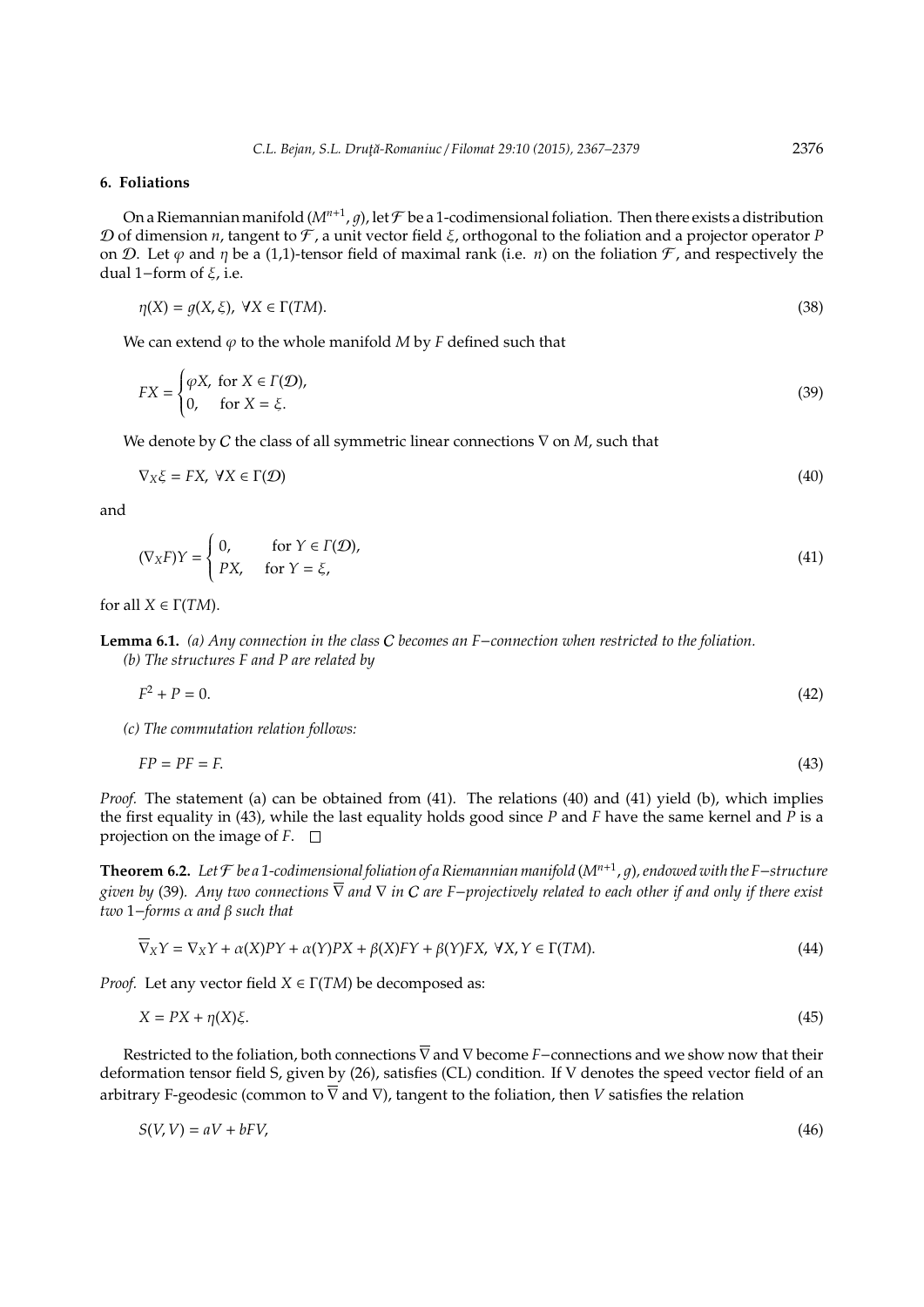where we have to prove that the coefficients *a* and *b* depend linearly on *V*. In any local frame  ${e_i}_{i=\overline{1,n}}$ tangent to the foliation, let V, F and S be expressed respectively by  $V^i$ ,  $F^i_j$  and  $S^h_{ij'}$  i, j,  $h=1$ , n. Written in local coordinate frame, the relation (46) becomes:

$$
S_{ij}^h V^i V^j = aV^h + bF_r^h V^r,\tag{47}
$$

where *a* and *b* depend on the point and on  $V^h$ . Taking an arbitrary point  $p$  we denote the vector field V in  $p$ by the vector  $v$ , i.e.  $V_p = v$ , whose components are  $v^h$ , and we obtain in  $p$ :

$$
S_{ij}^h v^i v^j = a v^h + b F_r^h v^r. \tag{48}
$$

Multiplying (48) by  $v^k$ , in  $p$  it becomes:

$$
S_{ij}^h \partial^i \partial^j \partial^k = a \partial^h \partial^k + b F_r^h \partial^r \partial^k. \tag{49}
$$

By changing *k* with *h*, one has in *p*:

$$
S_{ij}^k v^i v^j v^h = a v^k v^h + b F_r^k v^r v^h. \tag{50}
$$

By substracting the relations (49) and (50), one obtains in *p*:

$$
(S_{ij}^h \delta_l^k - S_{ij}^k \delta_l^h) v^i v^j v^l = b(F_r^h \delta_l^k - F_r^k \delta_l^h) v^r v^l. \tag{51}
$$

Note that the bracket in the right-hand side is independent of *v*. Since *p* and *v* are arbitrary from Lemma 2.3, it follows from (51) that *b* should depend linearly on *v* in any point *p* and therefore there exists a 1-form  $\mu$  such that

$$
b = \mu(V),\tag{52}
$$

which locally can be written as:

$$
b = \mu_i V^i. \tag{53}
$$

If we replace the relation (53) into (47), it follows that

$$
(S_{ij}^h - \mu_i F_j^h) V^i V^j = a \delta_i^h V^i,
$$

which shows that *a* should also depend linearly on *V*, and therefore (CL) condition is satisfied on the foliation.

The *F*−projectively relation between  $\nabla$  and  $\overline{\nabla}$  restricted to the foliation is equivalent (from Theorem 5.3) to the existence of two 1-forms  $\omega$  and  $\theta$  on the foliation, such that:

$$
S(PX, PY) = \overline{\nabla}_{PX} PY - \nabla_{PX} PY = \omega(PX)PY + \omega(PY)PX + + \theta(PX)FPY + \theta(PY)FPX, \ \forall X, Y \in \Gamma(TM).
$$
\n(54)

From now on, we assume the two linear connections belonging to C. Then *S*(*X*,*Y*) = 0, if at least one of its variables (*X* or *Y*) belongs to *span*{ξ}, and therefore

$$
S(X, Y) = S(PX, PY), \ \forall X, Y \in \Gamma(TM).
$$

Moreover, by using (43), one can replace  $FPX = FX$  and  $FPY = FY$ ,  $YX, Y \in \Gamma(TM)$  into (54). Now, if the 1-form  $ω$  (resp.  $θ$ ) is extended from the foliation  $F$  to the 1– form  $α$  (resp.  $β$ ) on the whole manifold *M*, by

$$
\alpha(X) = \omega(PX) \text{ (resp. } \beta(X) = \theta(PX), \ \forall X \in \Gamma(TM),
$$

then the proof is complete.  $\square$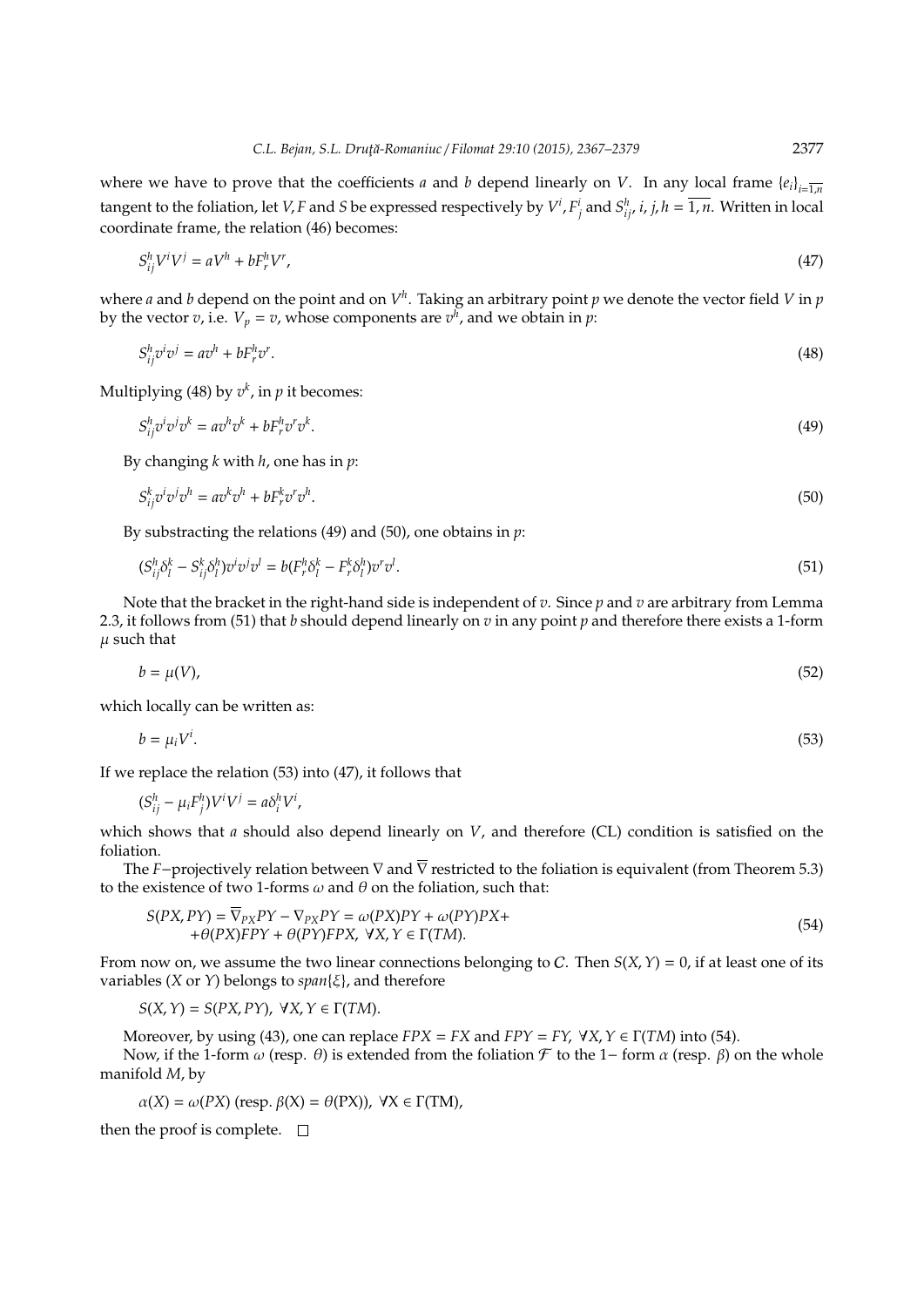**Remark:** In the above theorem, if *U* and *F* <sup>2</sup>*U* are collinear, but not collinear with *FU*, then from Lemma 6.1 (*a*), we may apply (31), which yields  $\beta(FU) = \alpha(U)$ , for any vector field *U* tangent to the foliation  $\mathcal{F}$ , (since restricted to the foliation,  $\alpha$  and  $\beta$  coincide respectively with  $\omega$  and  $\theta$ ).

**Theorem 6.3.** *On a Riemannian manifold* (*M<sup>n</sup>*+<sup>1</sup> , 1)*, carrying a 1-codimensional foliation* F *and an F*−*structure defined by* (39)*, the following tensor field W is invariant for any F*−*geodesic transformation given by* (44)*:*

$$
W(X, Y)Z = PR(X, Y)Z + [L(X, Y) - L(Y, X)]PZ ++ [L(X, Z) + \eta(X)\eta(Z)]PY - [L(Y, Z) + \eta(Y)\eta(Z))]PX -- [L(X, FY) - L(Y, FX) + d\eta(X, Y)]FZ -- [L(X, FZ) + d\eta(X, Z)/2]FY + [L(Y, FZ) + d\eta(Y, Z)/2]FX, \quad YX, Y, Z \in \Gamma(TM),
$$
\n(55)

*where P and* η *are given above, and*

$$
L(X,Y) = \frac{1}{n+2}Ric(X,PY) + \frac{1}{n^2-4}[Ric(PX,Y) + Ric(PY,X) - Ric(FX,FY) - Ric(FY,FX)] + \frac{1}{n+2}d\eta(X,FY).
$$
\n(56)

*Proof.* From Lemma 5.4, by taking into account the relations (38)-(43), we obtain:

$$
\overline{R}(X,Y)Z = R(X,Y)Z + [A(X,Y) - A(Y,X)]PZ + A(X,Z)PY - A(Y,Z)PX - [A(X,FY) - A(Y,FX)]FZ - A(X,FZ)FY + A(Y,FZ)FX - \alpha(Z)d\eta(X,Y)\xi ++\frac{1}{2}[\beta(Y)d\eta(X,FZ) - \beta(X)d\eta(X,FZ) --\alpha(Y)d\eta(X,Z) + \alpha(X)d\eta(Y,Z)]\xi, \quad \forall X,Y,Z \in \Gamma(TM),
$$
\n(57)

where

$$
A(X,Y) = (\nabla_X \alpha)Y - \alpha(X)\alpha(Y) + \beta(X)\beta(Y) + \beta(X)\eta(Y) + \eta(X)\beta(Y). \tag{58}
$$

By a long calculus similar to the one given in [15] and [22] we obtain:

$$
A(X,Y) = L(X,Y) - \overline{L}(X,Y),
$$

where  $\overline{L}$  is defined in the same way as *L*, by using  $\overline{\nabla}$  instead of  $\nabla$ . With the substitution of (58) into (57), the invariance of *W* follows.

#### **7. Acknowledgement:**

Both authors kindly thank the referee for reading the manuscript very carefully, for giving valuable suggestions and for bringing into attention the references [13], [14], [16] and [23].

#### **References**

- [1] T. Adachi, Kähler magnetic fields on a Kähler manifold of negative curvature, Diff. Geom. Appl., 29 (2011), S2–S8.
- [2] M. Barros, J. L. Cabrerizo, M. Fernandez, A. Romero, Magnetic vortex filament flows, J. Math. Phys., 48 (2007) 8, 082904:1–27. ´
- [3] M. Barros, A. Romero, J. L. Cabrerizo, M. Fernández, The Gauss-Landau-Hall problem on Riemannian surfaces, J. Math. Phys., 46 (2005), 112905:1–15.
- [4] C. L. Bejan, N. C. Chiriac, Weyl structures on almost paracontact manifolds, Int. J. Geom. Methods Mod. Phys., 10 (2013), 1220019 [9 pages] DOI: 10.1142/S0219887812200198.
- [5] C. L. Bejan, S. L. Drută-Romaniuc, Walker manifolds and Killing magnetic curves, Diff. Geom. Appl., 35 (2014), Supplement, 106-116.
- [6] A. Bejancu, H. R. Farran, Vranceanu connections and foliations with bundle-like metrics, Proc. Indian Acad. Sci. (Math. Sci.), 118 (2008), 1, 99-113.
- [7] D. E. Blair, Riemannian Geometry of Contact and Symplectic Manifolds, Progress in Math. 203, Birkhäuser, Boston-Basel-Berlin, 2002.
- [8] J. L. Cabrerizo, M. Fernández, J. S. Gómez, On the existence of almost contact structure and the contact magnetic field, Acta Math. Hungar., 125 (2009)(1–2), 191–199.
- [9] B-Y. Chen, Pseudo-Riemannian Geometry, d-Invariants and Applications, World Scientific, 2011.